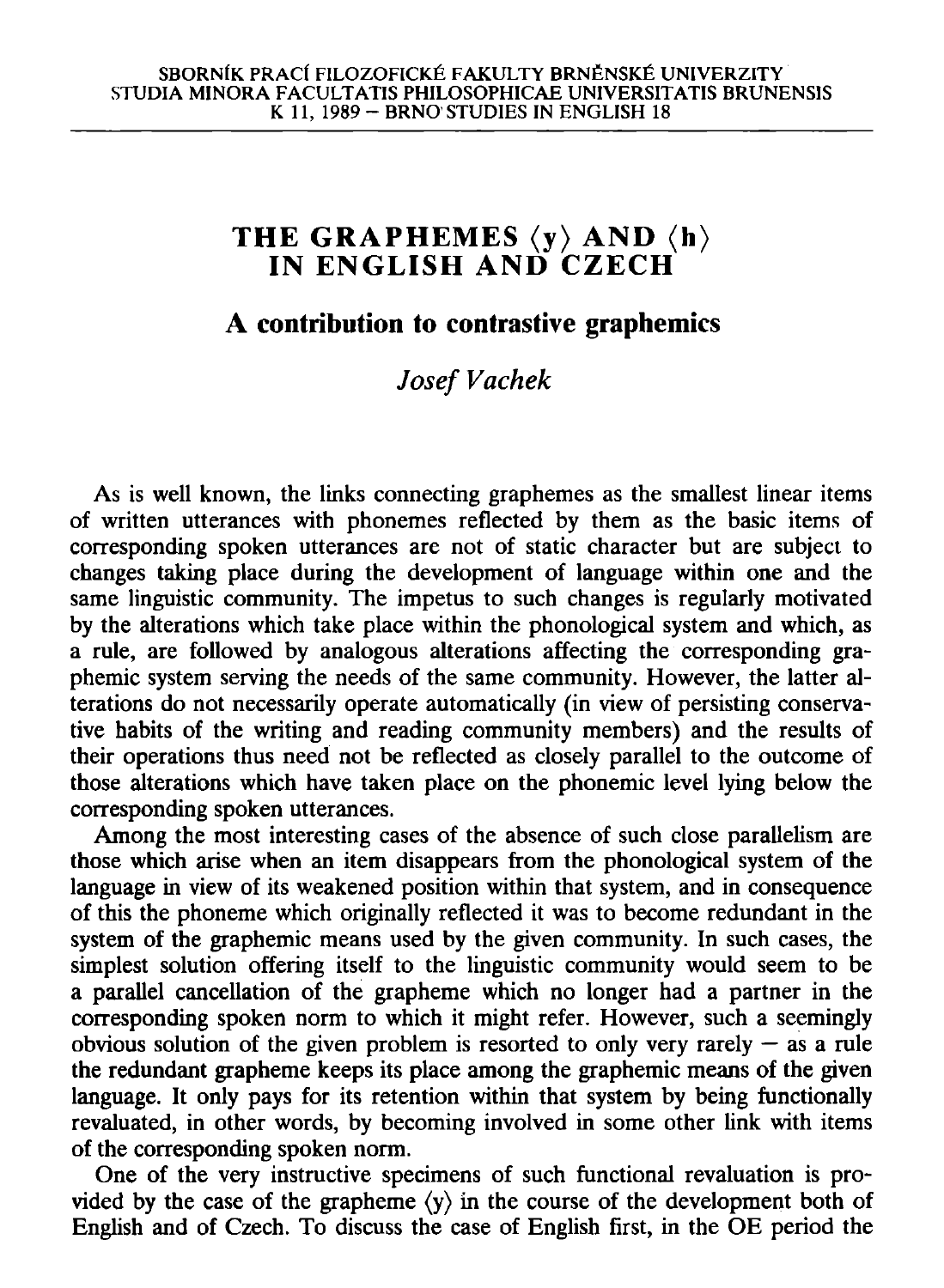grapheme  $\langle y \rangle$  reflected a high mixed vocalic phoneme in two quantitative varieties, the short /y/ and the long / $\overline{y}$ /. (As is commonly known, its historical origin goes back to a prehistoric / $d$ /-phoneme, which was changed to / $\dot{\gamma}$ / by the wellknown process of the '*i*-umlaut' (as in *fyllan* <\*\* fuljan,  $m\bar{y}s$  <\*\* musiz). However, in Late OE the said vocalic pair  $/\gamma$ ,  $/\overline{\gamma}$  was to change into a front high vocalic pair /i/, /i/, so that *fyllan*>*fillen, mys>mis.* Still, the grapheme  $\langle \phi \rangle$  was not to be automatically changed in all instances but it was often preserved in the written norm of LOE, and even later, of Middle English, the two letters  $\langle y \rangle$  and  $\langle i \rangle$  being for a long time evaluated as optional allographs of one and the same grapheme  $\langle i/v \rangle$ . Still, in accordance with the universal tendency found in all languages to functionally differentiate two formally identical language means, the ME scribes were to use the two symbols for two different functions. The symbol  $\langle i \rangle$  was to be classified as the unmarked member of the pair, while  $\langle y \rangle$ , the other member, clearly ranked as marked, being used in some specific situations, mainly before and after the graphemes denoting the nasal phonemes, as well as before and after the graphemes  $\langle u \rangle$  and  $\langle uu \rangle$  (corresponding to the ModE 'double'  $\langle u \rangle$ , i. e.  $\langle w \rangle$ ). In all such cases, the use of the marked member of the pair was clearly prompted by functional motives, inasmuch as it guaranteed easier legibility of the given context. (Here one should recall that as early as 1909 A. Frinta, the pioneer of Modern Czech phonetic research, formulated the task of orthography – more exactly, of the rules underlying written utterances — as 'speaking quickly and distinctly to the eyes, so that the pertinent idea can easily be mobilized'.) The same purpose of clear and quick functional differentiation was served by another, somewhat later ME scribal practice (very commonly attested in Chaucer's writings) in which  $\langle y \rangle$  was used for the long  $\langle i \rangle$ -vowel while  $\langle i \rangle$  was employed to refer to its short counterpart.

Besides, it should be noted that in some LOE manuscripts the grapheme  $\langle \phi \rangle$ could be used in another function which might be denoted as lexico-stylistic. Since, that is to say, at least some writers of the LOE period were aware of the grapheme  $\langle \mathbf{f} \rangle$  going back to an earlier  $\langle \mathbf{f} \rangle$  in a relatively very large number of instances, they sometimes used the 'ancient' symbol in historically unjustified cases — they did this with the intention of imparting such words a more archaic graphemic outlook (on this point, see especially C. L. Wrenn 1943, pp. 19ff). And finally, lexico-stylistic motivation of the use of (y) can also be found, since the EModE period, in words which could be identified by the scribes or printers as loans from classical Greek, in which the (y)-grapheme even now still reflects the ancient Greek *v* (see, e. g., lexical items like *crypt, hymn, myth,* etc., cf. J. Wright - E. M. Wright 1924, par. 26). Clearly, the use of  $\langle y \rangle$  in such words was to underline  $-$  at least in the period of New Learning  $-$  their specific character of learned items of the English vocabulary.

In another category of instances the use of the redundant  $\langle y \rangle$  was to be motivated by the morphemic structure of the written words, helping again the written utterances 'to speak quickly and distinctly to the eye' by preserving the grapheme (y) before inflectional endings (e. g. *boy —* pi. *boys, obey —* 3. sg. *obeys,* pret. *obeyed,* etc.), despite the otherwise very frequent tendency to use (y) at the end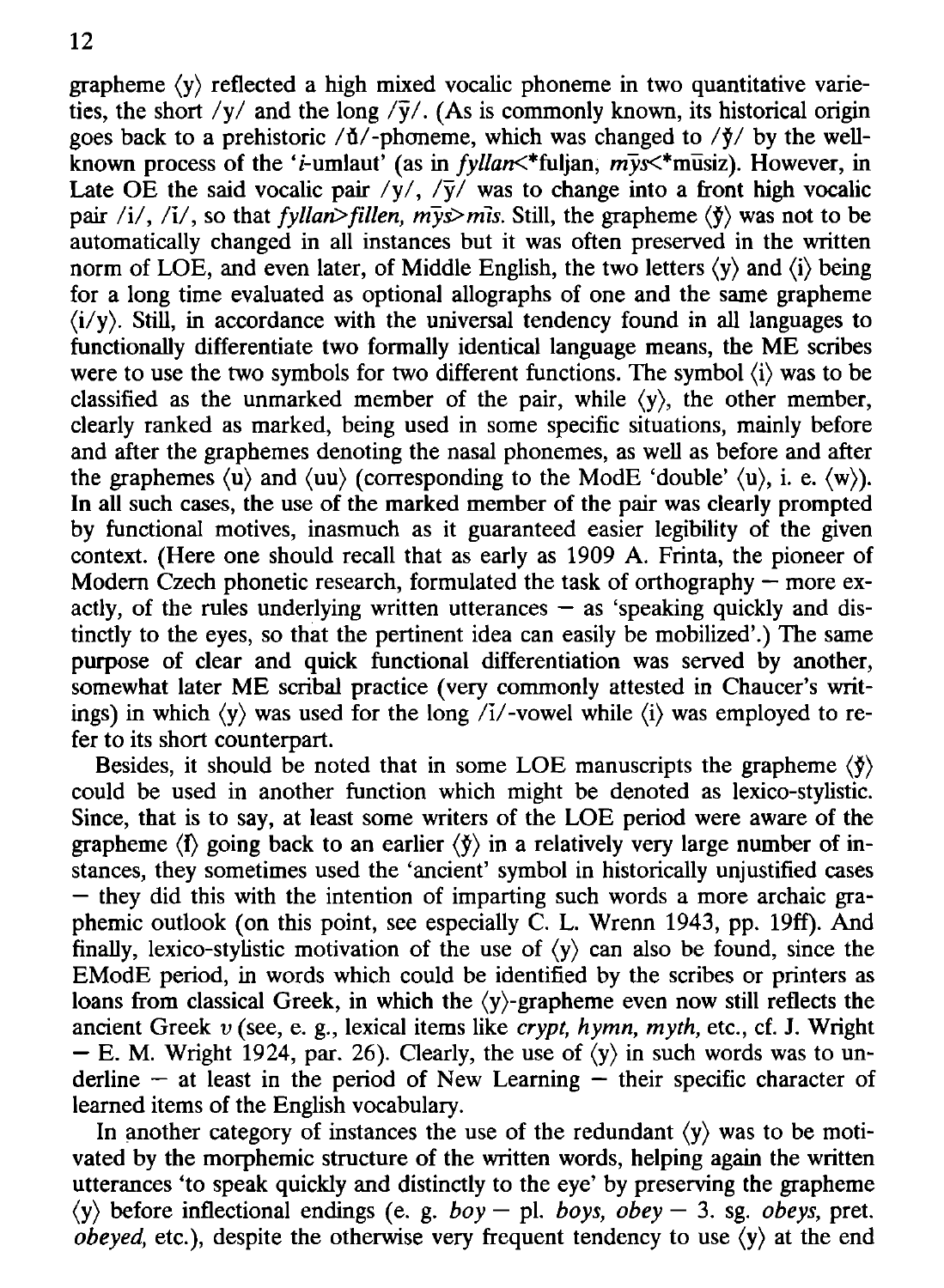of words while  $\langle i \rangle$  was preferred in word-initial and word-medial positions (see, e. g., *it, idea; beauty – beautiful, very – verily*) and also before inflectional endings after the basic stems ending in a consonant grapheme (cf. *try — tried, rally — rallied,* and the like). Even such orthographic practice, of course, was in full conformity with the demand that written utterances should provide clear and quick information about the morphematic structure of the registered lexical items. (Cf. also J. Wright  $- E$ . M. Wright 1924, par. 24.)

One must not overlook, however, that the redundant grapheme  $\langle y \rangle$  was also entrusted with another new function, basically different from the ones discussed here so far: it could also reflect since LME some consonantal phonemes. The most important part performed by it in this functional category was its replacement of  $\langle x \rangle$ , the letter traditionally termed 'yogh' (which, as is well known, had been of fairly respectable age, going back to the OE grapheme  $\langle \chi \rangle$ . The ME sound represented by  $\langle x \rangle$  was, of course, implemented either as a velar or as a palatal fricative, and it was only in the latter of the two implementations that the 'yogh' was replaced by  $\langle y-\rangle$  (and sometimes also by a prevocalic  $\langle i-\rangle$ ). This act of replacement was, naturally, motivated by very technical reasons — no letters of the yogh-type had existed in the inventory of continental symbols available to most of the post-Conquest scribes, following, as a rule, the Norman models (writers like Orm, building on the native graphemic bases, having constituted rare exceptions). The said technical problem was to be felt even more intensely by printers of the post-Caxtonian period, but already in the EME era the missing symbols started to be replaced by graphemes of more common shapes. Thus earlier *3af* gave way to *iaf, yaf, 3ok* to *iok*, yok etc.

More or less as a footnote should be added here that in some very few words, particularly in some Scottish personal names, the printers were chosing another graphemic substitute for yogh, i. e.  $\langle z \rangle$  – one can find it in names like *Dalziel*, *Menzies,* which originally included  $\langle x \rangle$  in their graphemic structures. The reason of this other replacement was again the purely graphical similarity of  $\langle z \rangle$  and 'yogh'. – Finally, a very marginal use of  $\langle y \rangle$  reflecting a consonantal reference may be found in some very archaic spellings of the type *Ye Olde Cheshire Cheese*  in which  $\langle y \rangle$  was used in EModE for  $\langle p \rangle$  which otherwise was replaced by the digraph (th): here again the unusual type of replacement had been motivated by the increasing graphical similarity of the symbols  $\langle p \rangle$  and  $\langle y \rangle$  in LME manuscripts (cf. K. Luick  $1914 - 21$ . par. 56, 61).

To sum up, it has been found here that the redundant English grapheme  $\langle y \rangle$ could be revaluated into a very useful item of the written norm of English inasmuch as it was to help make the written utterances of English more efficient in performing the basic demand imposed on the written utterances of English (and thus also on the written norm underlying them) viz. to speak quickly and distinctly to the eye. It should particularly be noted that the revaluated functioning of the English  $\langle y \rangle$  referred not only to the basic, phonological level of English but also to its 'higher levels', particularly to the morphematic aspects of word-formation as well as to the facts of lexico-stylistic level.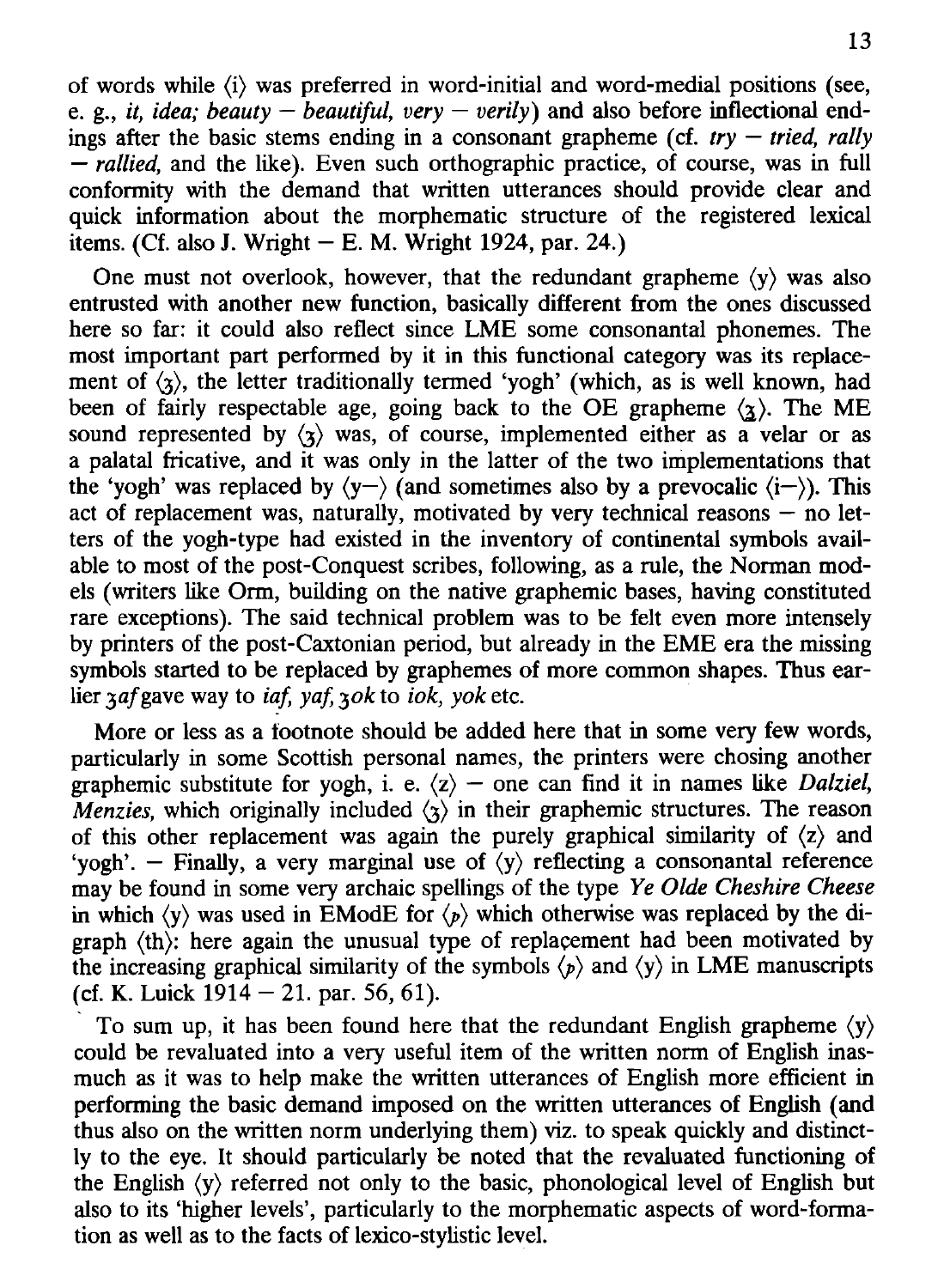After having discussed the ways of functional revaluation of the redundant grapheme  $\langle v \rangle$  in English we may now turn our attention to the graphematic situation of Czech. In its development, too, the grapheme (y) became redundant as early as in the 14th century (the date is evidenced by orthoepic criticism of the pronunciation of the speakers of Czech at that time by John Huss). At that period of time, the old phonemic opposition  $/\check{t}/$ :  $/\check{\tau}/$ , inherited from Common Slavic, had been cancelled by the merger of the two phonemes into /I/. However, the redundant grapheme  $\langle \phi \rangle$  was again to be preserved in the written norm of Czech (just as it had been in English) because it was found useful to be entrusted by a relatively large number of new functional tasks, to be briefly commented in the following paragraphs.

As is well known, in Present Day Czech digraphs (ty, dy, ny) their second element  $\langle y \rangle$  signals the non-palatal status of the consonant phoneme denoted by the first elements of the digraphs, where as the second item (i) in the parallel digraphs (ti, di, ni) signals that the status of the consonant phoneme referred to by the preceding elements of the digraphs is palatal (thus,  $/\text{ti}/$ ,  $/\text{di}/$ ,  $/\text{hi}/$ ).<sup>1</sup> Just as in the written norm of English, in the written norm of Czech, too, the functional revaluation of  $\langle y \rangle$  was not to be confined to signalling facts of the basic, phonological level alone but is also reflected in some data of the 'higher' language levels.

First of all, it is well known that the opposition of  $(i)$ :  $\langle y \rangle$  has been utilized in Czech for the signalling of an important morphological differentiation within some important inflectional paradigms. This concerns the morphological category of masculine animate nouns of the type *kos* ('blackbird') whose Nom. Acc. Instr. plural are phonemically quite identical /kosi/ but whose graphemic shapes are differentiated, opposing the form of the Nom. pi. (kosi) to those of Acc. Instr. pi. (kosy).<sup>2</sup> Besides, there exists in Czech another case of underlining a morphological opposition by graphemic differentiation  $-$  it is found in the adjectival category of the paradigm *chudy* 'poor' where the opposition of the long graphemes  $\langle i \rangle$ :  $\langle \hat{v} \rangle$  distinguishes the forms of the Nom. pl. against those of the Nom. sg., e. g. Nom. pl. (slabí) 'weak' as opposed to Nom. sg. (slabý) : similarly Nom. pl. (mail) 'small' : Nom. sg. (maly): the form of the plural, of course, are found in the adjectives only when they relate to animate nouns.

Finally, there exists in Czech a number of word-pairs the members of which are perfectly homophonous but which are lexico-semantically differentiated in the written norm by the very graphemic opposition of (i) and (y) (see, e. g., *bit* 'beat-

<sup>&</sup>lt;sup>1</sup> The above formulation is, of course, valid only for the synchronically native words of the **Czech wordstock; in its synchronically foreign lexical items the digraphs (ti), (di), (ni) refer to phonemic groups /ti/, /di/, /ni/, with non-palatal first members of the groups; see, e. g.** *titul* **'title',** *diktat* **'dictation',** *nitrdt* **'nitrate'. For the synchronic distinction between the native and foreign words sec V. Mathesius 1935.** 

<sup>&</sup>lt;sup>2</sup> The merit of asserting the morphematic distinction of  $\langle i \rangle$ :  $\langle y \rangle$  in this point must be attributed to **V. Hanka (in traditional grammars of Czech the establishing of this morphological differentiation is usually referred to by the term "analogical reform of the orthography").**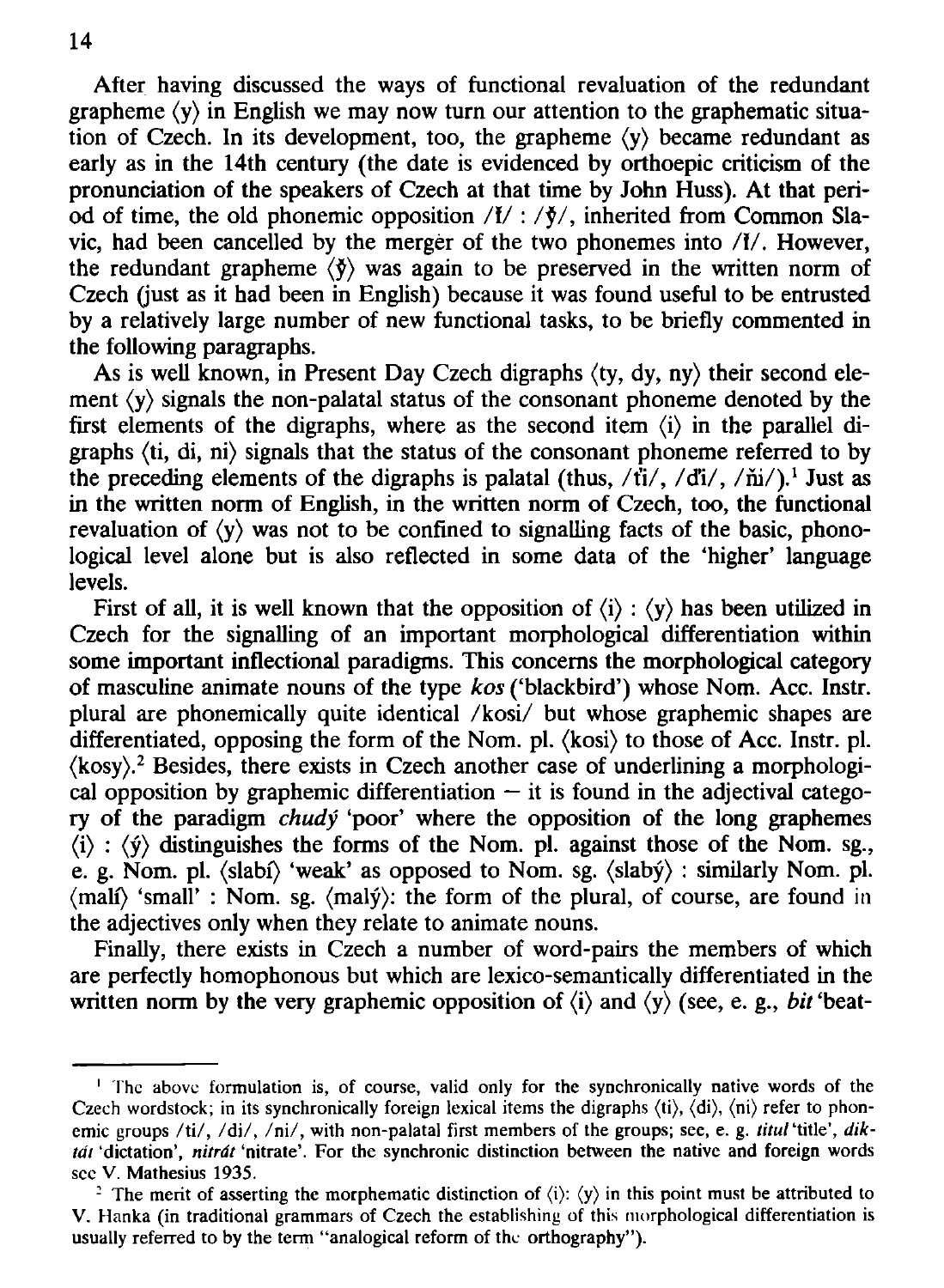en': *byt* 'lodging': *vir* 'torrent' *výr* 'owl' etc.)<sup>3</sup>. Further, it should be recalled that the ModE grapheme (y) sometimes serves lexico-semantic purposes (documented by instances like *crypt, hymn, myth)* and that this fact can be regarded as due to stylistic motivation, since words of that category must have ranked as learned, highly specialized lexical items. And it is very interesting to find an analogous case of stylistic motivation also in the Czech vocabulary  $-$  as a matter of fact, all the English lexical items just quoted can also be found in Czech in a very remarkably allied orthographical structuration *(krypta, hymna, mytus).* A rather long series of Czech words might be added to the list  $-$  see, e. g., terminological items built up on Graeco-Latin models, such as *fyzika* 'physics', *psychologie* 'psychology', *typ* 'type', *analyza* 'analysis', *hypotiza* 'hypothesis', and many others.

It has thus been ascertained that the Czech redundant grapheme (y) has been utilized in its linguistic community in just as many functional roles and areas as its opposite number found in the English graphemic system, discussed here above.

**\* \* \*** 

One may pass over now to the grapheme (h), referring in a number of European languages to the phoneme  $/h/$ . Both the phoneme and the grapheme are found both in English and in Czech, so that it might seem to be out-of-place to discuss them in a paper dealing with redundant graphemes. Nevertheless, a thorough analysis of the systemic situation of the ModE phoneme  $/h/$  reveals that its position in the ModE phonological system very markedly differs from the systemic situation of its counterpart  $/h/$  in the phonological system of Present-Day Czech. As the present writer demonstrated in detail (see J. Vachek 1964, pp.  $9-21$ ), the English  $/h/$ , unlike its Czech counterpart, constitutes a very markedly peripheral item of its phonological system. It can now occur only in one single position of words, i. e. before a following vowel (or a semivowel) at the beginning of word-stems. In the substandard varieties of English the phoneme  $/h/$  is apt to disappear even in such positions, with the result that the sound [h] tends to become in English rather a sort of 'prosody' (in J. R. Firth's sense of the term) than as a phoneme. As a result of this weakened systemic position of ModE  $/h/$ also the grapheme (h) corresponding to it must be diagnosed as very strongly tending to the status of a redundant item of the system. In consequence of this, one finds that the ModE  $\langle h \rangle$  is free to function as a component of digraphs, mostly of the type  $\langle \cos + h \rangle$ . Such digraphs, of course, are not confined to the graphemic system of ModE, and some of them are of fairly respectable age. Especially one of them, (ch), has played a very important part both in English and in Czech in the courses of their developments. It is for this reason that we shall devote to it our particular attention in the following paragraphs.

**<sup>3</sup> On such instances see also B. Havr&nek 1929.**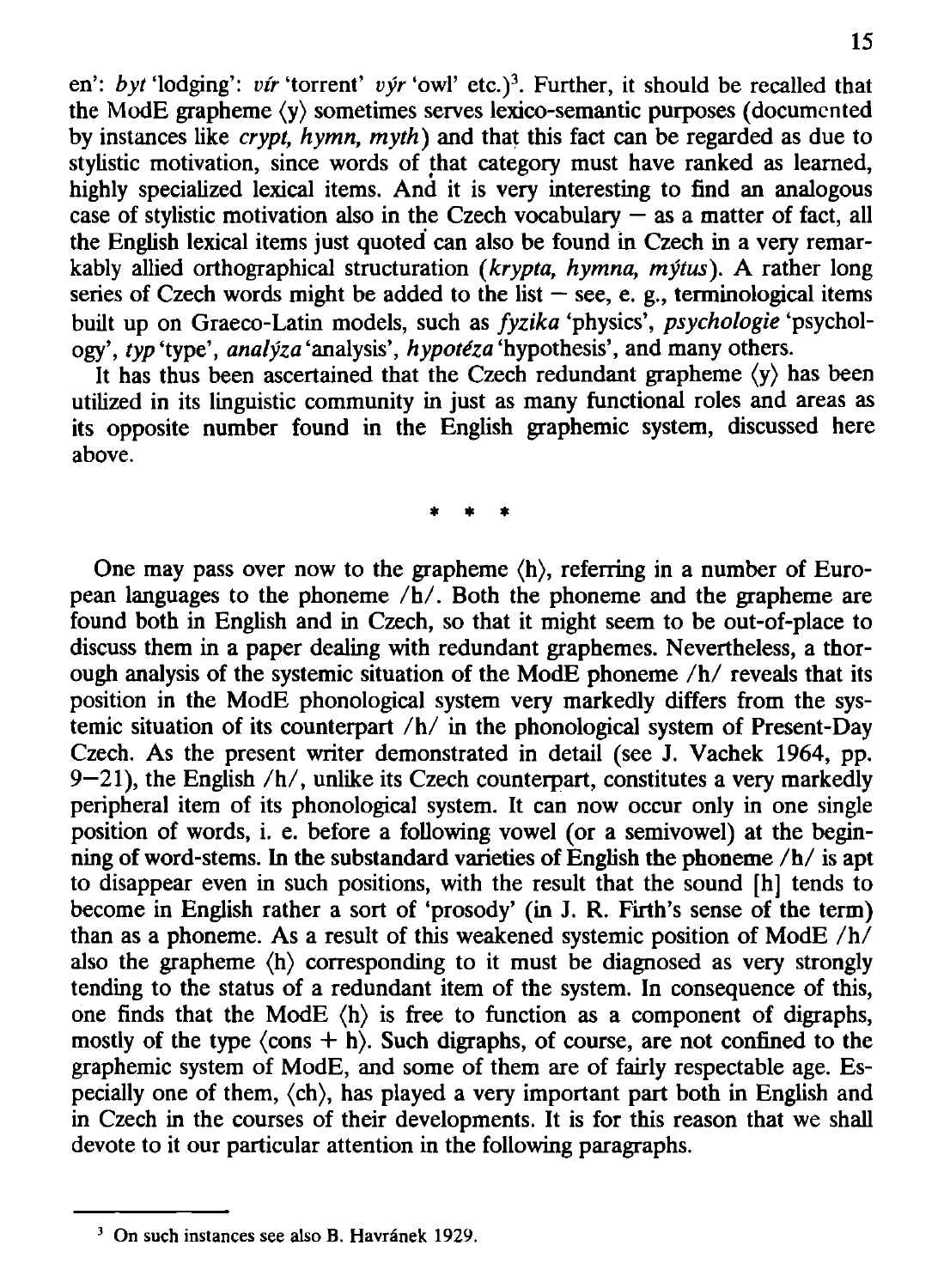First of all we want to discuss the part played by  $\langle ch \rangle$  in Czech in whose written norm it reflects the phoneme  $/\gamma$  of the corresponding spoken norm. It is interesting that the same relation of  $\langle ch \rangle$  and  $\gamma \gamma$  is also found in Modern German, Slovak and Polish — in all the three written norms  $\langle ch \rangle$  clearly represents an item inherited from the Latin cultural tradition. In Latin, of course, the said digraph had constituted, in its turn, an item inherited from the Greek tradition, together with two other digraphs of the kind,  $\langle ph \rangle$  and  $\langle th \rangle$ . (In Latin, of course, the shape of the old Greek digraph  $\langle kh \rangle$  was written as  $\langle ch \rangle$ , in conformity with the fact that the sound  $[k]$  was regularly written there as  $(c)$ ). In post-classic Greek the second element of the three digraphs functioned as a sort of diacritical symbol signalling the non-explosive implementation of the phoneme regularly denoted by the first element of the digraph (thus,  $\langle ph \rangle$  stood for  $/f$ ,  $\langle th \rangle$  for  $\langle \theta \rangle$ , and  $\langle kh \rangle$ for  $/\gamma$ <sup>4</sup>. The first and the third of the digraphs were to be accepted in the cultural area of the former Roman empire (at least in its Central European section) with the implementations /f/ and  $/\gamma$ /, respectively, while  $\langle$ th) was to be treated in that area in the same way as  $(t)$ . In the German speaking part of that area, as well as in the West Slavic linguistic communities, this implementation of  $\langle ch \rangle$  was to be preserved until the present day, whereas in the western and southern sections of that area (ch) was to follow other, specific ways (some of which will be mentioned here later on).

In discussing the Czech digraph  $\langle ch \rangle$  one should realize that its phonemic partner  $/\gamma$  is phonetically implemented by a voiceless sound, and that the systemic partner of  $/\gamma$  is, rather unexpectedly, the voiced phoneme  $/h/$ , implemented phonetically by a voiced glottal fricative [h]. On the other hand it should be realized that in the Western European languages (and particularly in English) the phoneme  $/h/$  is as a rule not phonetically implemented as voiced: its articulation is, as a matter of fact, identical with that of the vowel immediately following it, except for the very fact that it is not voiced. (Thus, e. g., ModE /hot/ might be phonetically transcribed as [20t], similarly /hit/ as [iit] etc.) This phonetic essence of the English /h/ can account for the fact that at least since the EME period the English grapheme  $\langle g \rangle$  had been employed as a diacritical symbol signalling the voiceless implementation of the phoneme denoted by the first element of the digraph. A particularly clear specimen of this case can be instanced by the ModE diagraph  $\langle$ wh $\rangle$ , the phonetic implementation of which in ME was – and in some geographical varieties of English still is even now  $-$  the voiceless  $[w]$  – sound. In opposition to these ME and ModE phonic realities one should again recall the above-noted fact of the consistently voiced phonetic implementation of the Czech /h/-phoneme: it was, in fact, this voiced quality which was to prevent the use of the Czech grapheme (h) for the purpose of signalling a voiceless implementation of the preceding voiced phoneme such as has been instanced here above in the ME digraph  $\langle \text{wh} \rangle$ .

**<sup>4</sup> It should also be noted that in Old Russian the /6/-phoneme found in loans from Greek was to be substituted by** */if,* **se, e. g.** *Fedor* **from** *Theodor.*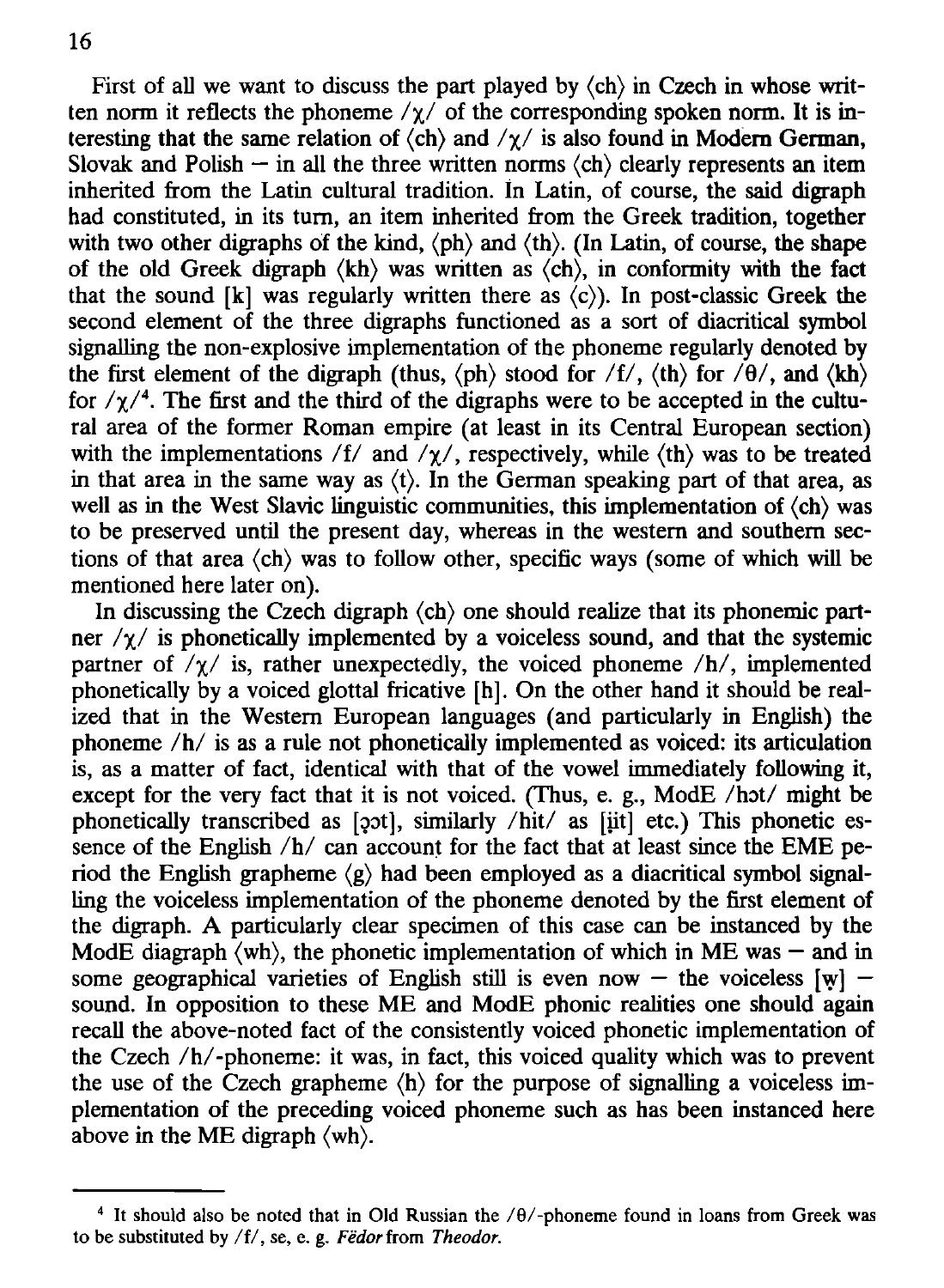Some more remarks are due here for the Czech digraph  $\langle ch \rangle$ . The interesting point is that this digraph is psychologically always perceived by members of the Czech community as one single graphic entity, not as a sum of two elements,  $\langle c \rangle$  $+$   $\langle h \rangle$ . As evidence of this fact may be adduced some data of everyday practice: when it is necessary, for practical reasons, to reduce written words to their first elements (e. g. for the purpose of entering them into a vocabulary, or for arranging the alphabetical lists of personal names in a telephone directory, etc.), the Czech words or names beginning in  $\langle ch - \rangle$  are never entered into the lists of words (or names) beginning in  $\langle c \rangle$  (or, of course,  $\langle c \rangle$ ) but claim their own lists of words or names under the heading  $\langle ch \rangle$  (or, of course,  $\langle ch \rangle$ ). As is well known, the English practice is exactly the opposite: words or names beginning in  $\langle ch \rangle$  (or  $\langle$ Ch)) are listed together with those beginning in  $\langle$ c $\rangle$  or  $\langle$ C $\rangle$  without claiming their own specific lists. A similar practice can be found in references used in Czech contexts to personal names beginning in (Ch—): such names are never abbreviated into  $\langle C \rangle$  but always into  $\langle Ch \rangle$  (as is well known, the practice of English – and similarly of German  $-$  is again exactly the opposite). Another interesting piece of evidence for the specific character of the Czech  $\langle ch \rangle$  is supplied by the fact that this digraph has never been objected to by the partisans of a radical orthographic reform of Czech, despite the very obvious antiphonemic nature of the digraph. And finally it should be noted that in the very exceptional cases of the digraph  $\langle ch \rangle$  covering a real sequence of the graphemes  $\langle c \rangle + \langle h \rangle$  (referring to a real phonemic sequence of  $\sqrt{c'} + \sqrt{h'}$  it appears advisable to pinpoint the very exceptional character of such a case by some graphemic means (thus, the standard dictionary of Contemporary Czech by B. Havránek and coll. 1960-1971, provides the item *mlachuba* 'tattler' by inserting a hyphen between (c) and (h): *mlac-huba).* 

To pass now over to the graphemic problems of English, one can establish in it a relatively large number of digraphs of the type  $\langle \text{cons} + \text{h} \rangle$ . In all of them, again, the second element (h) signals some qualitative adaptation of the phoneme usually denoted by the first element of the digraph. As two most firmly rooted digraphs of the kind may probably be pinpointed those of  $\langle sh \rangle$  for  $\langle \dot{s} \rangle$  and  $\langle ch \rangle$ for  $\ell \check{c}/$ : the latter of the two was taken over from the scribal practice of Norman French (in ModFrench the  $\ell \check{c}$  originally denoted by it was to be later changed into /§/, cf. the name *Charles* differently implemented in the two languages).<sup>5</sup> Very well known is, of course, also the ModE digraph (th), representing mostly the phoneme  $/0/$ , but also  $/0/$  in a relatively small but very frequent group of formal grammatical words. Other digraphs of the category  $\langle \cos + h \rangle$  are functionally less clear than the two just registered  $-$  see, e. g.,  $\langle gh \rangle$ , reflecting either the phoneme /f/ or phonemic zero (cf. *laugh: though):* sometimes it is, however, combined with a preceding (i) into a very clear and frequently occurring trigraph (igh), reflecting the phoneme /ai/.

**<sup>5</sup> In the synchronically foreign items of the wordstock, of course, the digraph (ch) regularly has other phonemic correspondents (see. e. g. /s/ in** *machine,* **/k/ in** *mechanical* **etc.).**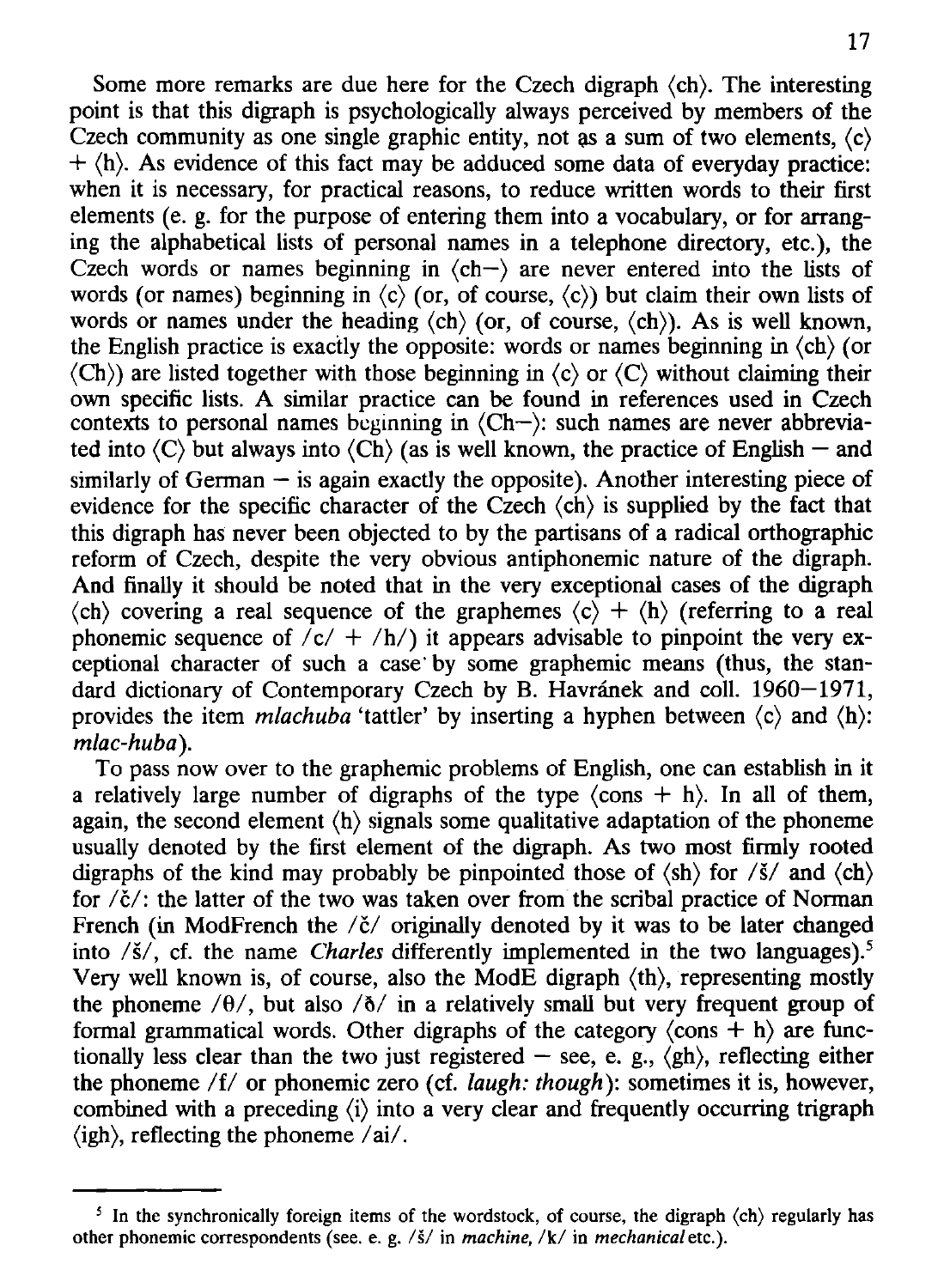It should be noted, however, that some digraphs of the  $\langle \text{cons} + \text{h} \rangle$  type played an important part in the history of English since the EModE period. One of them was mentioned here above, i. e. (wh), reflecting the voiceless /w/-phoneme, in some geographical varieties of English surviving until the present day but in the Received Standard replaced by the voiced phoneme /w/. As was pointed out in another of our papers (Vachek 1964, pp. 29–46), the EME graphemic practice also knew three more digraphs parallel to (wh), viz. (lh), (nh), and  $\langle rh \rangle$ , the phonemic counterparts of which were the EME phonemes  $\langle l \rangle$ ,  $\langle n$ , and  $/r/$ , respectively. Since the functional load of these EME phonemes had been very low, they were to become merged with the corresponding voiced phonemes /l/, /n/, and /r/, respectively. This merger took place very early, but in the parallel case of  $\langle \text{wh} \rangle$ , reflecting the phoneme  $\langle \text{w}/\rangle$ , an analogous merger was to be effected much later (and in some geographical varieties of the language not at all). The reason why the (wh)-digraph was to preserve so long its very conservative phonemic counterpart may be looked for in the circumstance that the digraph (wh) had been found to be characteristic of an important grammatical group of interrogative as well as relative pronouns and adverbs *{who, what, which, where,* etc.): for the exceptional grapho-phonemic correspondence of (wh): /h/ in the pronominal form *who* see also Vachek 1964, pp. 40f).

It should only be added that the firm footing of the digraph  $\langle sh \rangle$  in the graphemic system of Present Day English is also evidenced by the rise of a new digraph which was obviously modelled on the traditional  $\langle sh \rangle$ . The new item is that of (zh), very often employed in English in transliterations of Russian names containing the phoneme  $\overrightarrow{z}$  – see instances like *Zhirmunsky*, *Zhivago*, etc. It can thus be seen that it was the deep-rooted status of  $\langle sh \rangle$  that was to prepare the ground for the frictionless acceptance of the new item of the digraphemic category-

To sum up, our examination of the graphemic situation obtaining both in Modern English and in Modern Czech has revealed that the two redundant graphemes  $\langle y \rangle$  a  $\langle h \rangle$  have been preserved in the two graphemic systems because they were found capable of being revaluated in those systems for other functional purposes. It has also been found that such revaluations are not effected with exclusive regard for the needs of the basic, phonological level of the corresponding spoken norm used by the given linguistic community, but also with a view to the exigencies of the inter-level relations obtaining in the system of the spoken language considered as an integral whole (i. e., with particular consideration of the needs ascertainable on its morphematic as well as lexical levels). It can hardly be doubted that further contrastive research of the mutual relations of graphemic and phonemic structures used in other linguistic communities may be expected to discover other interesting results.

#### REFERENCES

**Firth, J. R. (1948). Sounds and prosodies,** *Transactions of the Philological Society* **1948. 127-52 (Oxford).**